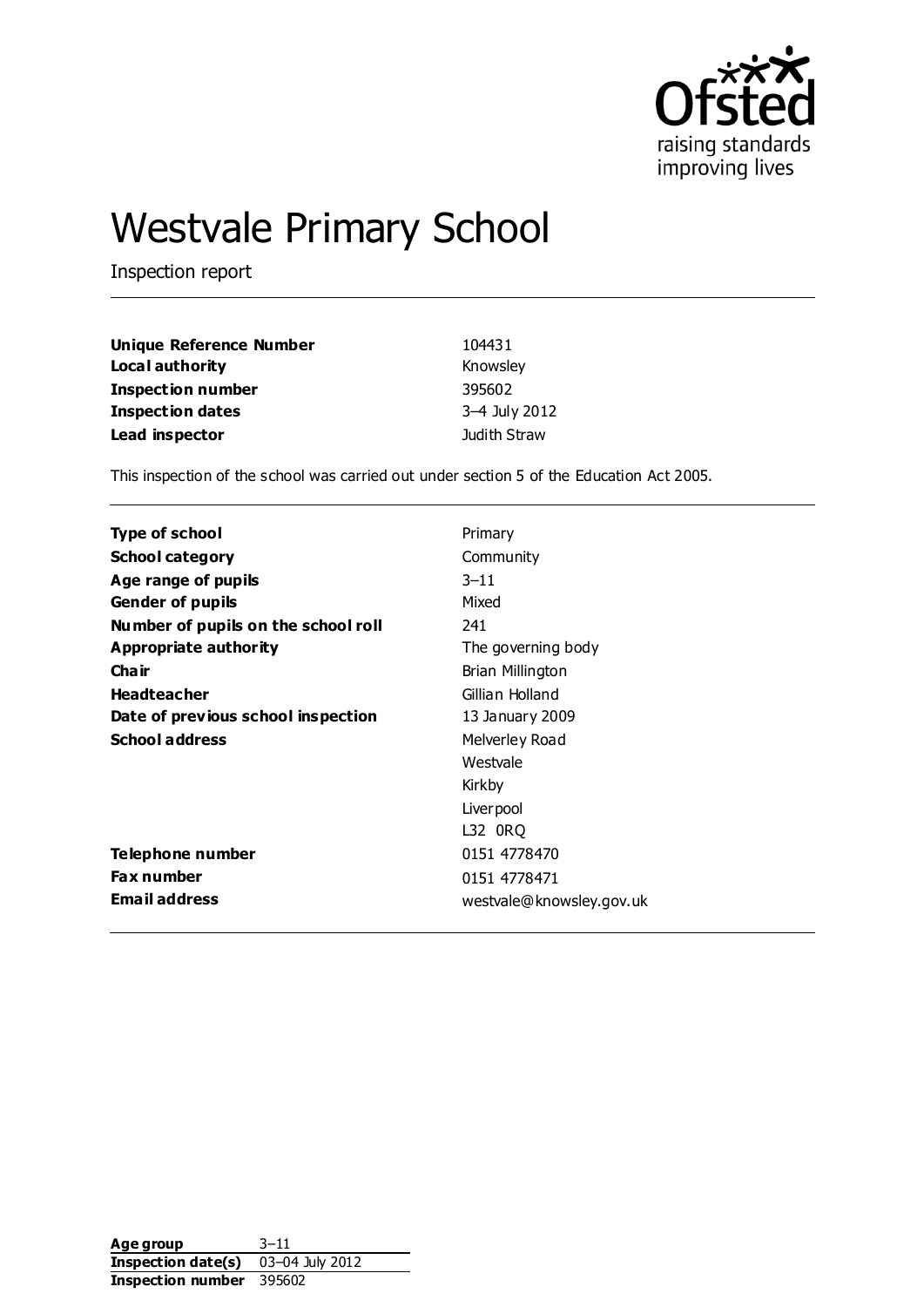

You can use Parent View to give Ofsted your opinion on your child's school. Ofsted will use the information parents and carers provide when deciding which schools to inspect and when.

You can also use Parent View to find out what other parents and carers think about schools in England. You can visit [www.parentview.ofsted.gov.uk,](../../../../../AppData/Local/Microsoft/Windows/AppData/Local/AppData/Local/Microsoft/Windows/AppData/Local/Microsoft/Windows/Temporary%20Internet%20Files/Content.IE5/FEBCU1GJ/www.parentview.ofsted.gov.uk) or look for the link on the main Ofsted website: [www.ofsted.gov.uk](../../AppData/Downloads/www.ofsted.gov.uk)

The Office for Standards in Education, Children's Services and Skills (Ofsted) regulates and inspects to achieve excellence in the care of children and young people, and in education and skills for learners of all ages. It regulates and inspects childcare and children's social care, and inspects the Children and Family Court Advisory Support Service (Cafcass), schools, colleges, initial teacher training, work-based learning and skills training, adult and community learning, and education and training in prisons and other secure establishments. It assesses council children's services, and inspects services for looked after children, safeguarding and child protection.

Further copies of this report are obtainable from the school. Under the Education Act 2005, the school must provide a copy of this report free of charge to certain categories of people. A charge not exceeding the full cost of reproduction may be made for any other copies supplied.

If you would like a copy of this document in a different format, such as large print or Braille, please telephone 0300 123 4234, or email [enquiries@ofsted.gov.uk](mailto:enquiries@ofsted.gov.uk)

You may copy all or parts of this document for non-commercial purposes, as long as you give details of the source and date of publication and do not alter the information in any way.

To receive regular email alerts about new publications, including survey reports and school inspection reports, please visit our website and go to 'Subscribe'.

Piccadilly Gate Store Street Manchester M1 2WD

T: 0300 123 4234 Textphone: 0161 618 8524 [enquiries@ofsted.gov.uk](mailto:enquiries@ofsted.gov.uk) [www.ofsted.gov.uk](http://www.ofsted.gov.uk/)



© Crown copyright 2012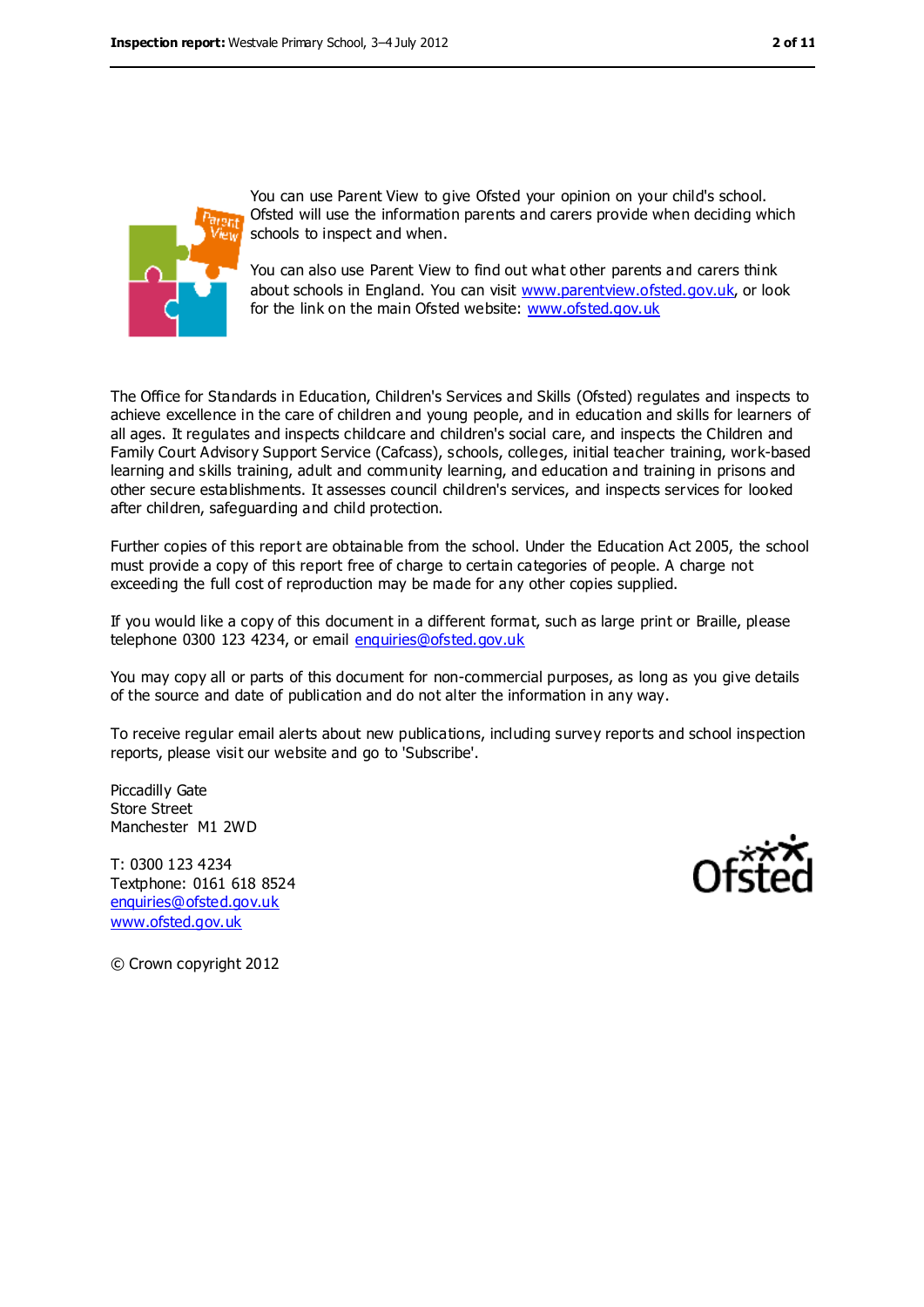# **Introduction**

Inspection team

Judith Straw Lenford White Additional inspector Additional inspector

This inspection was carried out with two days' notice. The inspectors observed 11 teachers in 16 lessons. They also observed small intervention groups led by teaching assistants and heard pupils read. The inspectors held meetings with groups of pupils, members of the governing body and staff. They had informal conversations with parents and carers bringing their children to school. Inspectors looked at achievement across the school and examined samples of pupils' recent work. They scrutinised documents including self-evaluation information, the school improvement plan, minutes of governing body meetings and school policies including those relating to safeguarding. Inspectors analysed 45 questionnaires received from parents and carers as well as those competed by pupils and staff.

## **Information about the school**

This is an average-sized primary school. The very large majority of pupils are of White British background and only a very small number speak English as an additional language. The percentage of pupils known to be eligible for free school meals is high and includes well over half of all pupils. The proportion of pupils supported by school action plus or with a statement of special educational needs is well above average. The school meets the current floor standards, these are the minimum standards expected for pupils' attainment and progress set by the government. The school manages breakfast and after-school clubs.

The school holds many awards in recognition of its work. These include Healthy School status, Eco-School, International School (intermediate) Fairtrade and Basic Skills award.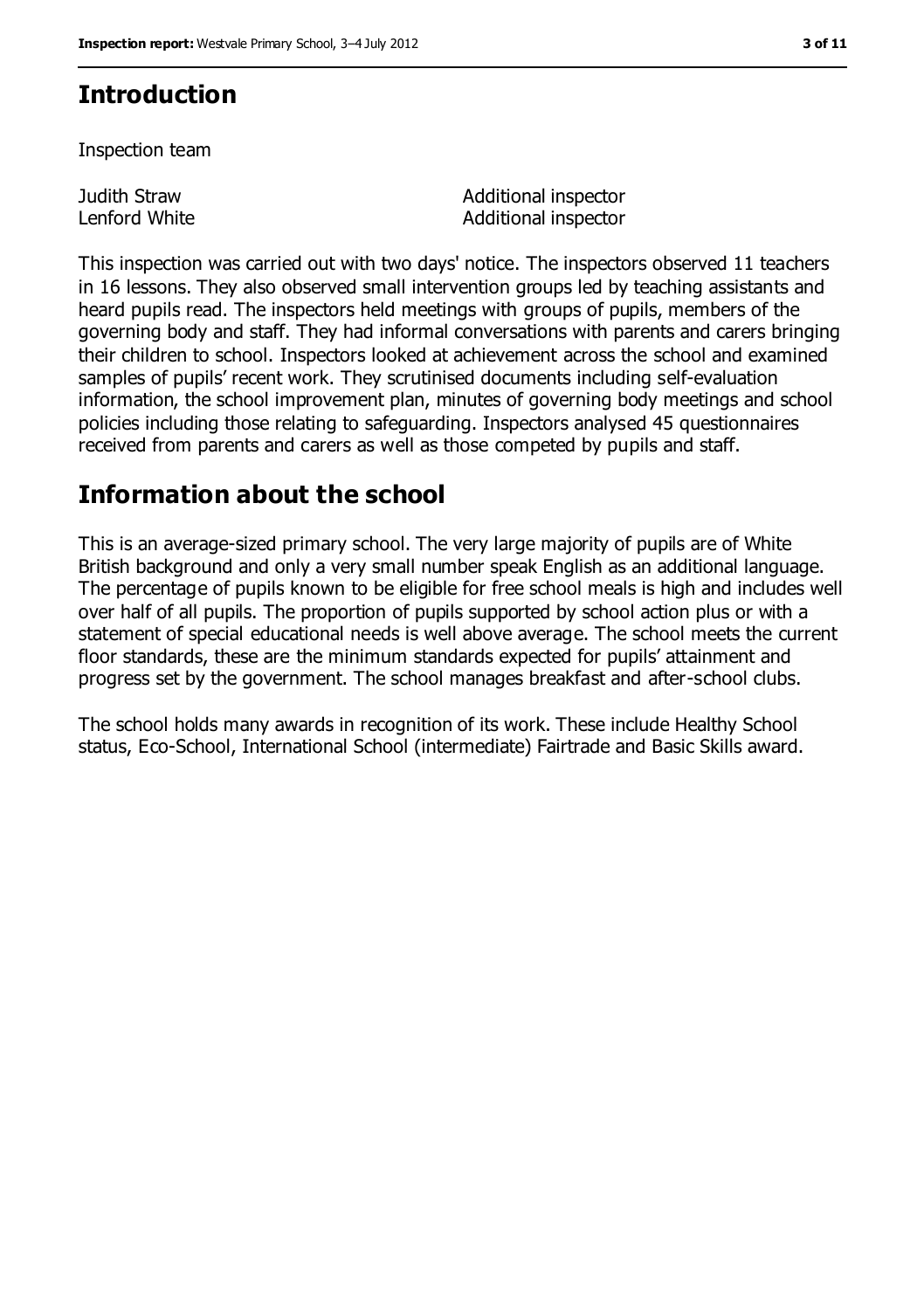**Inspection grades: 1 is outstanding, 2 is good, 3 is satisfactory and 4 is inadequate** Please turn to the glossary for a description of the grades and inspection terms

# **Inspection judgements**

| <b>Overall Effectiveness</b> |  |
|------------------------------|--|
|------------------------------|--|

| <b>Achievement of pupils</b>          |  |
|---------------------------------------|--|
| <b>Quality of teaching</b>            |  |
| <b>Behaviour and safety of pupils</b> |  |
| <b>Leadership and management</b>      |  |

### **Key Findings**

- This is a good school. It is not yet outstanding because the quality of teaching and the monitoring of this are not yet consistent. Purposeful and imaginative leadership ensures the school is always improving. Parents and carers are very appreciative of the caring ethos and their children's learning experiences.
- Achievement is good. From well-below expected starting points in the Nursery class, children make good progress through the Early Years Foundation Stage. This continues throughout the school so that by the time pupils leave at the end of Year 6 their attainment is at least average and is rising, particularly in reading and mathematics. Disabled pupils and those who have special educational needs make good progress because of the additional support they receive for their learning.
- Teaching is good. The best teaching features very good planning based precisely on the needs of the pupils in the class. Lessons move at a brisk pace, providing challenging and stimulating activities which make learning enjoyable. There are inconsistencies in the pace of a few lessons and sometimes the level of challenge is too restricting to accelerate progress, particularly that of higher-attaining pupils. The rich and rewarding curriculum provides memorable learning experiences.
- Pupils' behaviour is good both in lessons and around the school. They have a very well-developed awareness of how to keep safe. All pupils feel safe and well looked after. Bullying incidents are extremely rare and dealt with effectively.
- Leadership and management are good. The school has a very accurate awareness of its strengths and weaknesses. The leadership of teaching and the management of performance are good. Occasionally, lesson observations by senior leaders do not take sufficient account of the pace and quality of pupils' learning. Members of the governing body are supportive and informed at first hand of school priorities.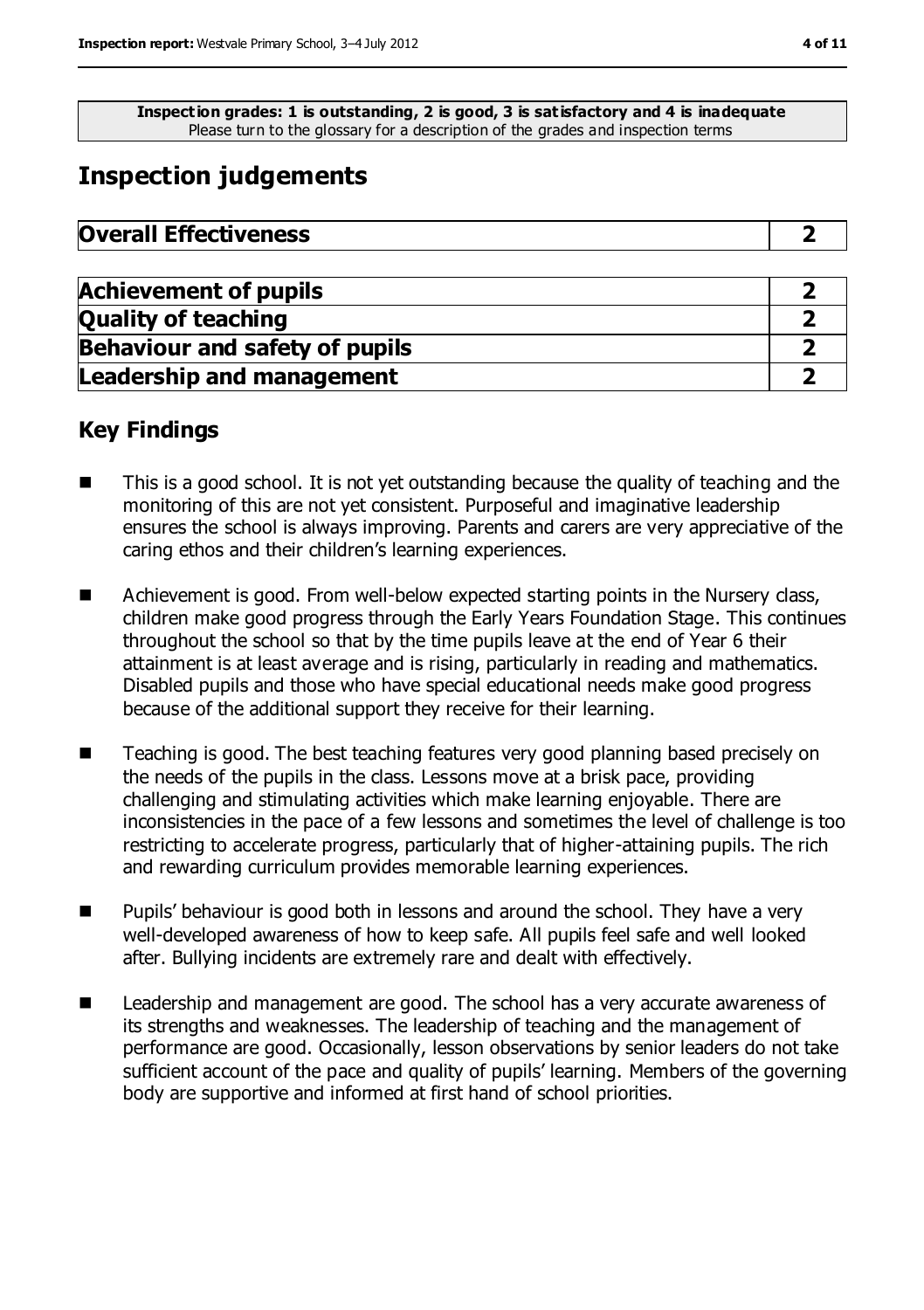### **What does the school need to do to improve further?**

- Improve the quality of teaching from good to outstanding by:
	- ensuring a good pace to learning in all lessons
	- ensuring the level of challenge promotes the learning of all groups of pupils and particularly that of higher-attaining pupils
	- providing more opportunities in lessons for pupils to be actively involved in their learning and so build their confidence as independent learners
	- observing the quality of teaching, putting more emphasis on what the pupils are learning rather than on the teachers' input.

# **Main Report**

#### **Achievement of pupils**

Children enter the Early Years Foundation Stage with knowledge and understanding that is well-below expectations for their age in all areas of learning. A high priority is placed on developing speaking and listening skills and developing early numeracy. The environment provides a stimulating kaleidoscope of colour and offers exciting activities both indoors and out. Children quickly become engaged in exploring and enjoy a wide range of learning activities. For example, children in the Nursery and Reception classes were fascinated by their 'snail zoo', enjoying role play in 'Noah's Ark', planting runner beans and experimenting with floating fruit. As a result of this rich and nurturing environment, children make good progress and enter Year 1 well prepared for the next stage of learning.

National data for the school indicate that attainment at the end of Key Stage 1 has risen in the last few years and that progress in Key Stage 2 is good. In 2011, attainment at the end of Key Stage 2 was below average but these pupils had made good progress from a particularly low starting point, including the high proportion with special educational needs. Pupils in Year 6 currently have also made good progress and their attainment is broadly average. They have achieved particularly well in reading, where over half of the cohort have reached the higher Level 5. Pupils' attainment in reading at the end of both Key Stage 1 and Key Stage 2 is currently above average.

The achievement of pupils of all abilities is good. Disabled pupils and those who have special educational needs receive well-targeted support which is relevant to their individual needs, enabling them to make similar progress to other groups. Pupils develop a good knowledge of how letters are written and combined to make different sounds which enables them to learn new words quickly. Pupils make good progress in writing, often writing at length and presenting their work carefully. For example, pupils in Year 6 have produced impressive work on the defeat of the Spanish Armada, superheroes and Shakespeare's Romeo and Juliet. Pupils make equally good progress in mathematics and attainment has risen well this year after a dip in 2011. Pupils in Year 1 were relishing the challenge of improving their understanding of different geometrical shapes and the Year 5 class was effortlessly converting fractions into decimals and then percentages.

Pupils work well together and make good use of talking partners. Sometimes they rely a little too much on the teachers' support and lack confidence in their own abilities to solve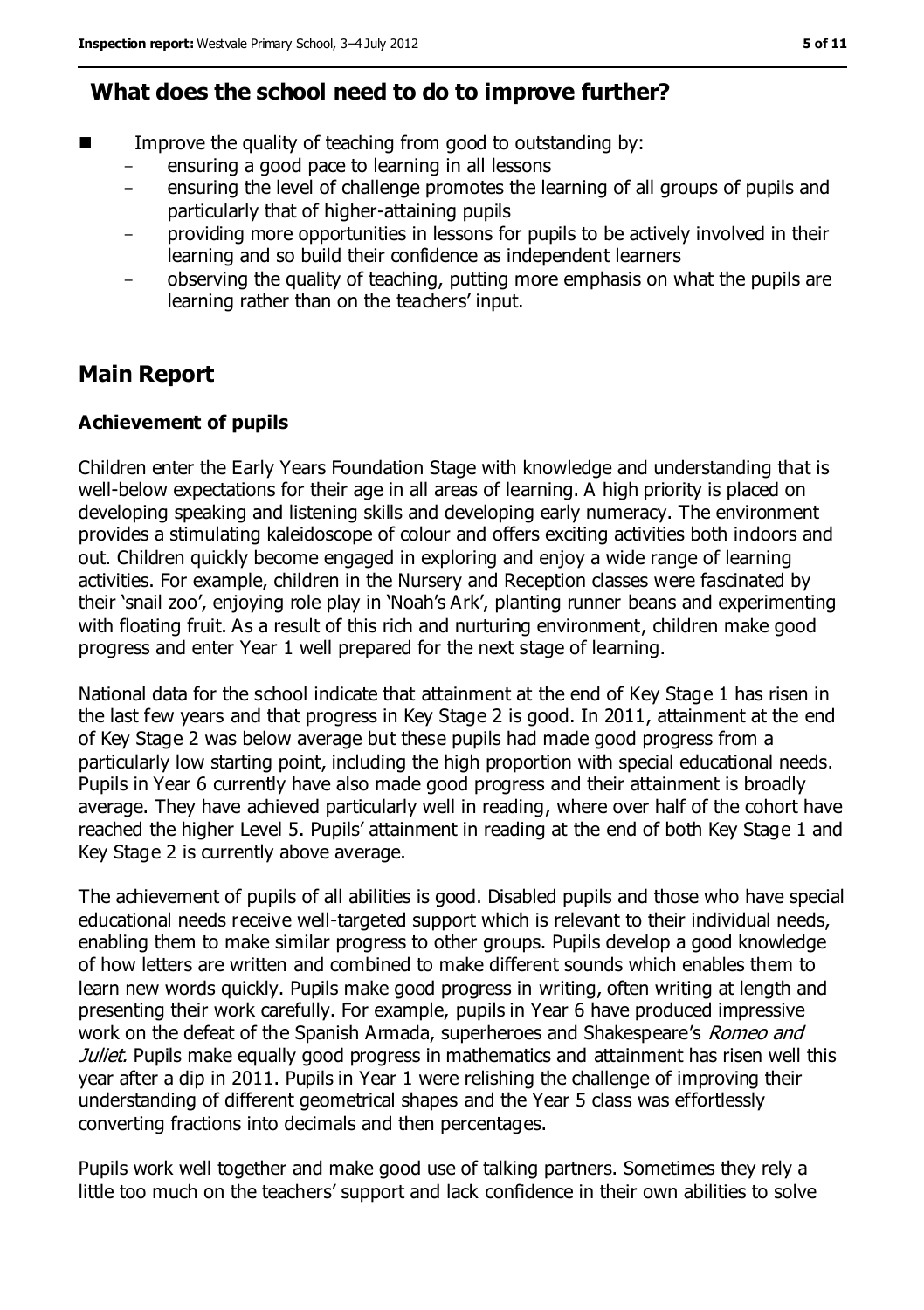problems. However, they are always willing to try so that they respond well to teacher's questions and concentrate in lessons.

#### **Quality of teaching**

A strength in teaching across the school is the positive and supportive working relationships between adults and pupils, many of whom say 'our teachers really help us'. Questions are used particularly well to challenge the thinking of pupils of all abilities. The management of pupils is consistently good and has a positive impact on learning, especially the small number who have behaviour, social and emotional difficulties. These pupils in particular are provided with encouragement, support and praise and are often taught in smaller groups, which allow them to have more individual attention. Disabled pupils and those who have special educational needs progress as well as other groups because of the well-focused teaching they receive. Teaching assistants play an important role in supporting the learning of many pupils throughout lessons. Where teaching is most effective the pace is lively and pupils are actively engaged in a wide range of learning activities. This was evident in many lessons seen during the inspection. For example, children in the Nursery class were able to explain how the snail uses its tentacles, in Year 1 pupils were tackling descriptions of triangular prisms and later on learning about the history of the teddy bear.

The level of challenge in many lessons is good but this is not consistent. Sometimes activities do not provide sufficient challenge to extend the learning of the highest attaining pupils and the pace is slower because introductions go on for too long. Pupils are responsive to teachers and try to do their best but some lack confidence and become passive, rather than active and independent learners. Marking is careful and thorough and offers praise as well as advice on how pupils can improve. Teachers use the curriculum very well to provide a wide range of learning experiences and to capitalise on pupils' own interests and enthusiasms. For example, boys in Year 5 produced dramatic newspaper accounts of Spain's recent victory in Euro 2012. Trips such as the very recent visit to London, to the Eden camp where pupils learn about the Blitz and to hear the Royal Liverpool Philharmonic orchestra all broaden pupils' horizons and inspire some of the best writing. Parents and carers are almost unanimous in their view that their children are well taught and make good progress. Inspection evidence confirms this.

#### **Behaviour and safety of pupils**

The typical behaviour of pupils is good. This is also the view of pupils and parents and carers. Across the school, pupils work and play well together. They have complete trust that adults will sort out any problems and say that they are free from bullying of any kind. The school has a clear code of conduct and sets high expectations for good behaviour to which pupils respond readily. Pupils' good behaviour is rewarded with 'Chance cards', praise and the opportunity to attend the 'Friday Fun Club'. Pupils feel that they have a strong voice in school through the school council. Pupils are proud of their school and enjoy making a contribution to school life by acting as play leaders at lunchtime or helping as class and office monitors.

The school records show that incidents of poor behaviour are very rare and are dealt with swiftly and effectively. Discussions with pupils confirm that they have a lively understanding of what constitutes bullying and the different kinds of bullying such as that related to race or gender. All classes have a strong awareness of the rules for internet safety. The learning mentor plays a valuable role in school supporting many pupils and particularly those whose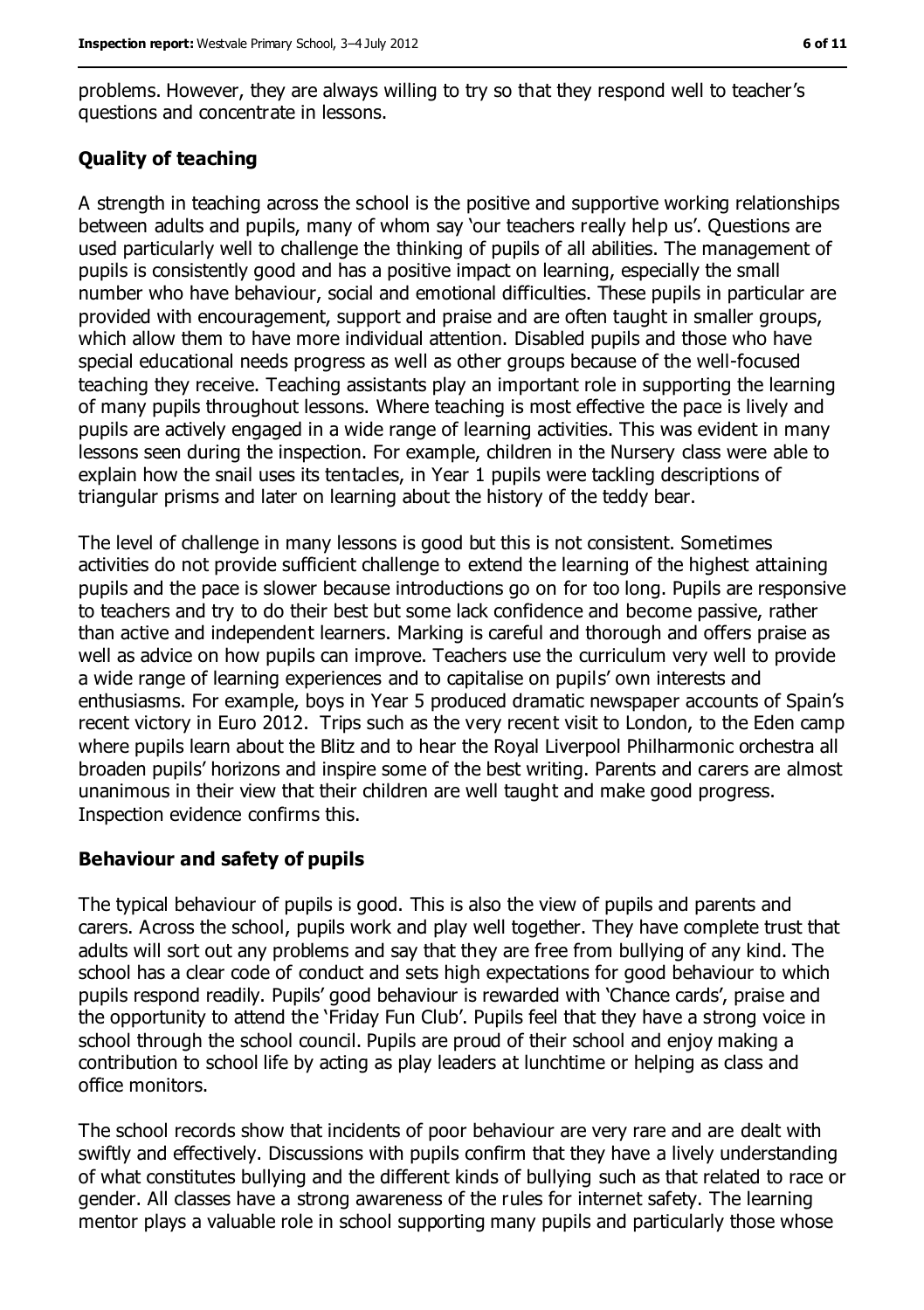circumstances make them vulnerable. Rates of attendance have been below average in the past but as a result of a constant focus on the importance of attendance and a good working relationship with parents and carers, attendance is now average. The breakfast club provides a good start to the day with a nourishing breakfast and interesting activities afterwards. In response to requests from parents the school also runs an after-school club. Parents and carers are right to be confident that their children are safe.

#### **Leadership and management**

The headteacher, deputy headteacher and Assistant Head maintain a strong focus on raising achievement and improving teaching within a highly supportive and caring environment. Professional development and performance management of all staff are focused on the school's priorities and lead to improvement. The monitoring of aspects of the school's work such as lesson planning, assessment, the curriculum, play time management and beforeand after-school clubs is rigorous and contributes to accurate self-evaluation. As a result, attainment is rising steadily in reading, writing and mathematics. The school has maintained good progress since the previous inspection and has good capacity to improve further. However, more rigorous monitoring of teaching is required to help move teaching from good to outstanding. Currently too much emphasis is placed on teaching skills and delivery rather than on what and how effectively the pupils are learning.

The curriculum is rich and engaging. It contributes significantly to pupils' good progress and to promoting their spiritual, moral, social and cultural development. A striking feature is the 'culture curriculum' in which each class studies a particular author, artist and composer across the year. Pupils could recall many memorable learning experiences such as learning about the Aztecs and receiving the Citizenship Award at the Civic Centre. Pupils have many opportunities to learn about cultures other than their own, for example the school's links with a community in Namibia.

The governing body is very involved, monitoring attendance and helping on trips and visits. Members of the governing body use their skills and knowledge of the local community to support and challenge senior leaders. They ensure equality of opportunity has a high priority and that there is no discrimination. The school works very closely with all external agencies to remove any barriers to learning. Safeguarding arrangements are secure and fully meet statutory requirements.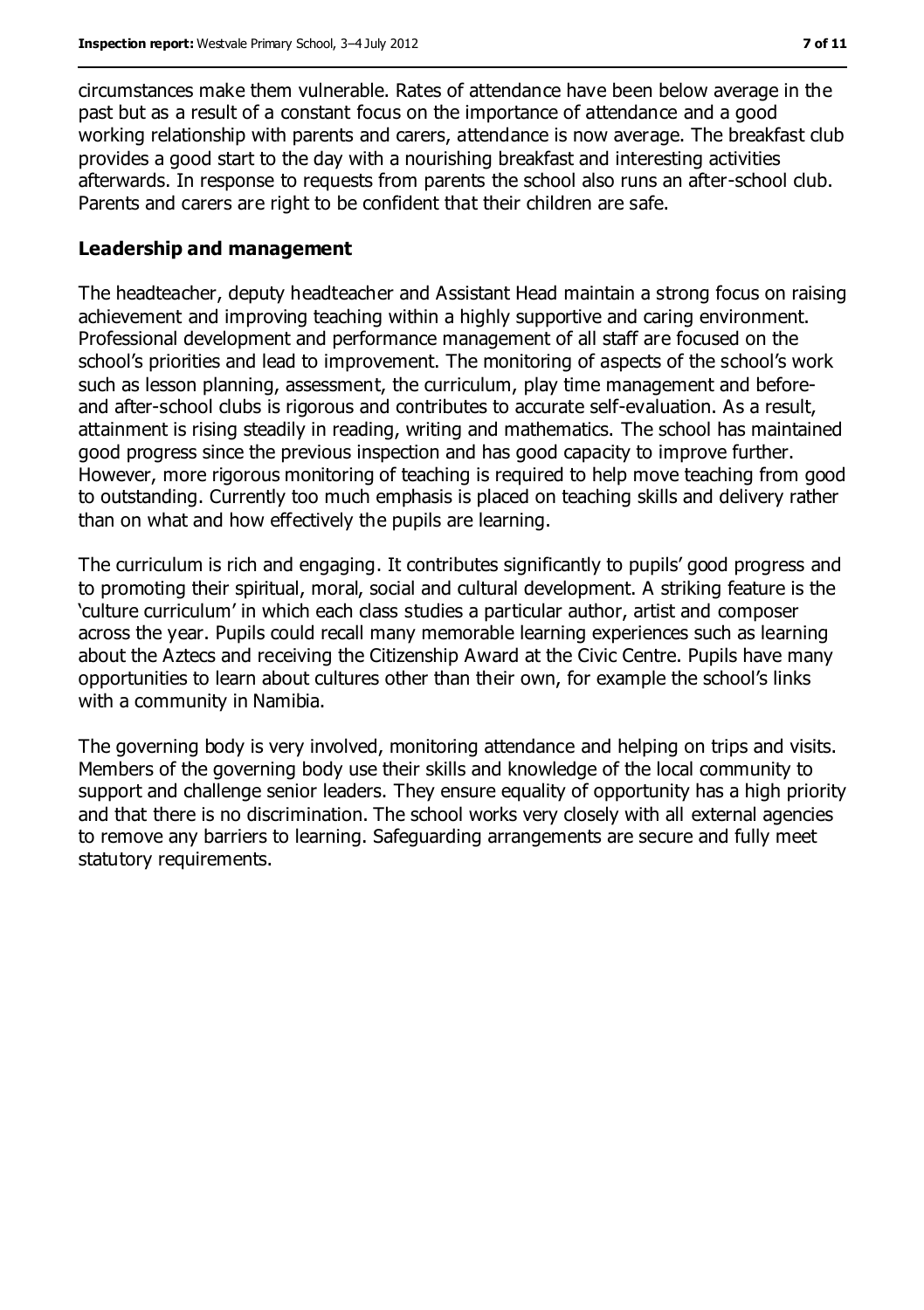# **Glossary**

### **What inspection judgements mean**

| Grade   | <b>Judgement</b> | <b>Description</b>                                                                                                                                                                                                            |
|---------|------------------|-------------------------------------------------------------------------------------------------------------------------------------------------------------------------------------------------------------------------------|
| Grade 1 | Outstanding      | These features are highly effective. An outstanding school<br>provides exceptionally well for all its pupils' needs.                                                                                                          |
| Grade 2 | Good             | These are very positive features of a school. A school that is<br>good is serving its pupils well.                                                                                                                            |
| Grade 3 | Satisfactory     | These features are of reasonable quality. A satisfactory school<br>is providing adequately for its pupils.                                                                                                                    |
| Grade 4 | Inadequate       | These features are not of an acceptable standard. An<br>inadequate school needs to make significant improvement in<br>order to meet the needs of its pupils. Ofsted inspectors will<br>make further visits until it improves. |

#### **Overall effectiveness of schools**

|                       | Overall effectiveness judgement (percentage of schools) |      |                     |                   |
|-----------------------|---------------------------------------------------------|------|---------------------|-------------------|
| <b>Type of school</b> | <b>Outstanding</b>                                      | Good | <b>Satisfactory</b> | <b>Inadequate</b> |
| Nursery schools       | 54                                                      | 42   |                     |                   |
| Primary schools       | 14                                                      | 49   | 32                  |                   |
| Secondary schools     | 20                                                      | 39   | 34                  |                   |
| Special schools       | 33                                                      | 45   | 20                  |                   |
| Pupil referral units  |                                                         | 55   | 28                  |                   |
| All schools           | 16                                                      | $-4$ |                     |                   |

New school inspection arrangements have been introduced from 1 January 2012. This means that inspectors make judgements that were not made previously.

The data in the table above are for the period 1 September to 31 December 2011 and represent judgements that were made under the school inspection arrangements that were introduced on 1 September 2009. These data are consistent with the latest published official statistics about maintained school inspection outcomes (see [www.ofsted.gov.uk\)](../../AppData/Downloads/www.ofsted.gov.uk).

The sample of schools inspected during 2010/11 was not representative of all schools nationally, as weaker schools are inspected more frequently than good or outstanding schools.

Primary schools include primary academy converters. Secondary schools include secondary academy converters, sponsor-led academies and city technology colleges. Special schools include special academy converters and non-maintained special schools.

Percentages are rounded and do not always add exactly to 100.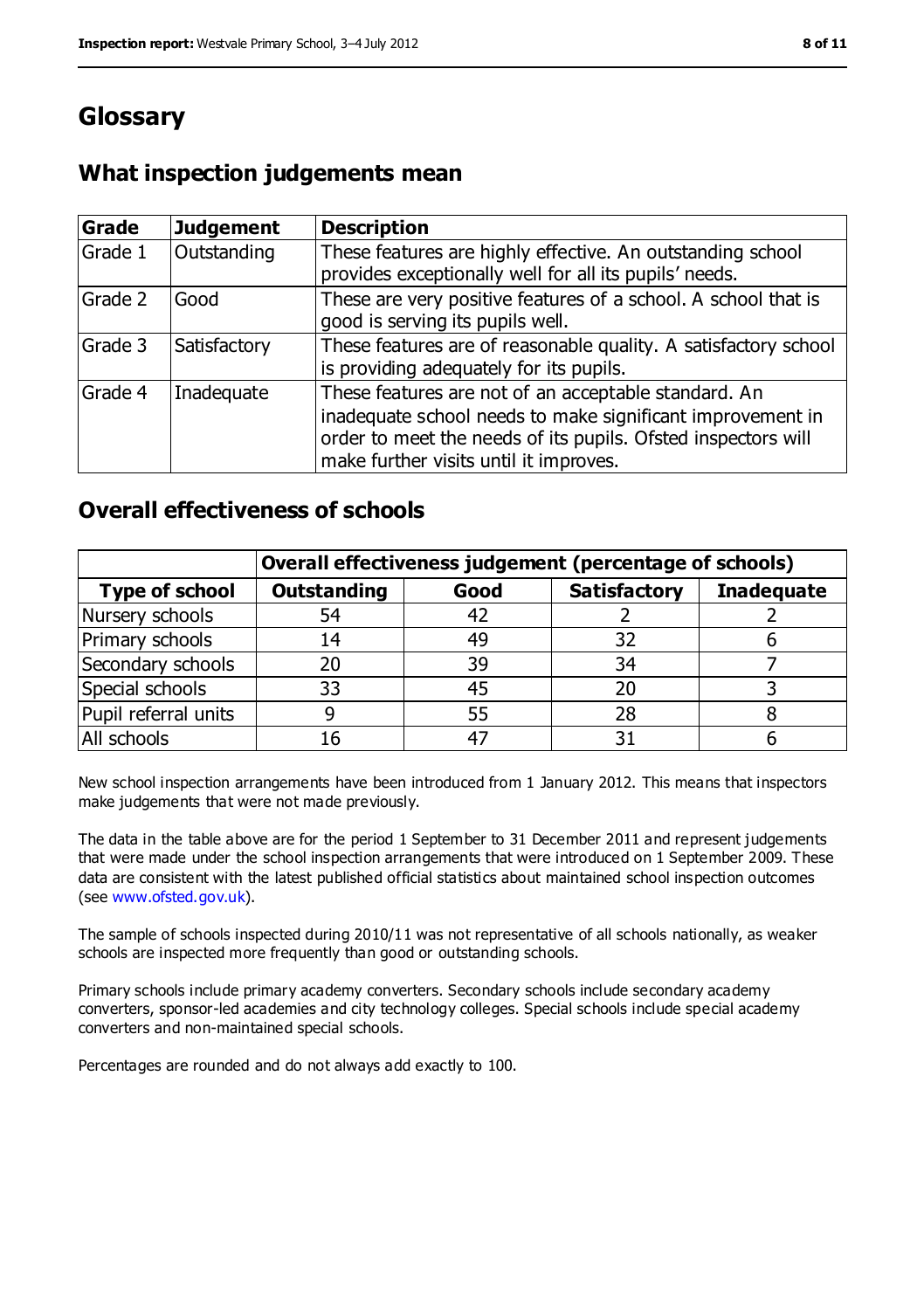# **Common terminology used by inspectors**

| Achievement:                  | the progress and success of a pupil in their learning and<br>development taking account of their attainment.                                                                                                           |
|-------------------------------|------------------------------------------------------------------------------------------------------------------------------------------------------------------------------------------------------------------------|
| Attainment:                   | the standard of the pupils' work shown by test and<br>examination results and in lessons.                                                                                                                              |
| Attendance                    | the regular attendance of pupils at school and in lessons,<br>taking into account the school's efforts to encourage good<br>attendance.                                                                                |
| Behaviour                     | how well pupils behave in lessons, with emphasis on their<br>attitude to learning. Pupils' punctuality to lessons and their<br>conduct around the school.                                                              |
| Capacity to improve:          | the proven ability of the school to continue improving based<br>on its self-evaluation and what the school has accomplished<br>so far and on the quality of its systems to maintain<br>improvement.                    |
| Floor standards               | the national minimum expectation of attainment and<br>progression measures.                                                                                                                                            |
| Leadership and<br>management: | the contribution of all the staff with responsibilities, not just<br>the governors and headteacher, to identifying priorities,<br>directing and motivating staff and running the school.                               |
| Learning:                     | how well pupils acquire knowledge, develop their<br>understanding, learn and practise skills and are developing<br>their competence as learners.                                                                       |
| Overall effectiveness:        | inspectors form a judgement on a school's overall<br>effectiveness based on the findings from their inspection of<br>the school.                                                                                       |
| Progress:                     | the rate at which pupils are learning in lessons and over<br>longer periods of time. It is often measured by comparing<br>the pupils' attainment at the end of a key stage with their<br>attainment when they started. |
| Safety                        | how safe pupils are in school, including in lessons; and their<br>understanding of risks. Pupils' freedom from bullying and<br>harassment. How well the school promotes safety, for<br>example e-learning.             |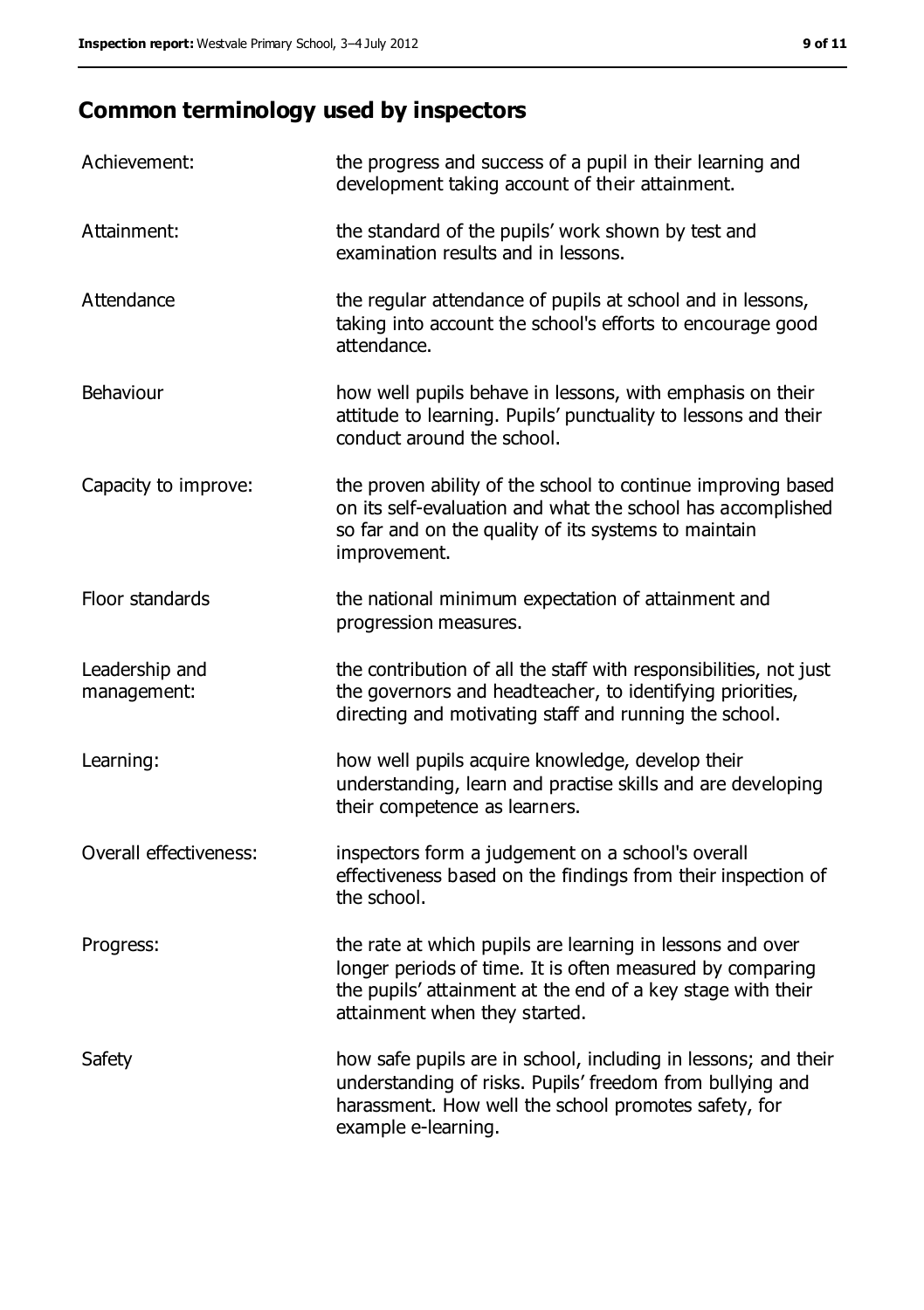#### **This letter is provided for the school, parents and carers to share with their children. It describes Ofsted's main findings from the inspection of their school.**



5 July 2012

Dear Pupils

#### **Inspection of Westvale Primary School, Liverpool, L32 0RQ**

Thank you for making Mr White and I so welcome when we visited you in school recently. We saw you in lessons, around the school, outside in the playground and in meetings. You were very friendly and well behaved. You told us that you enjoy school and feel safe there and your parents and carers agree.

You attend a good school with good leaders and managers. We were impressed by the way you listen carefully to your teachers. You are taught well so that you make good progress and reach at least average standards in your reading, writing and mathematics. You told us that you like most lessons and how much you enjoy all the extra activities that go on, such as trips and visits. We were pleased to see that attendance has risen and is now average.

To make your school even better we have asked the leaders and managers to make sure that all lessons are as good as the best. This means that they are planned to include many different activities and encourage you to become independent learners. When leaders are looking at lessons we want them to look really closely at how well you are learning.

We know you will work hard to help them by attending every day. We hope Year 6 pupils enjoy their graduation celebration at the end of term. We send you our very best wishes.

Yours sincerely

Judith Straw Lead inspector